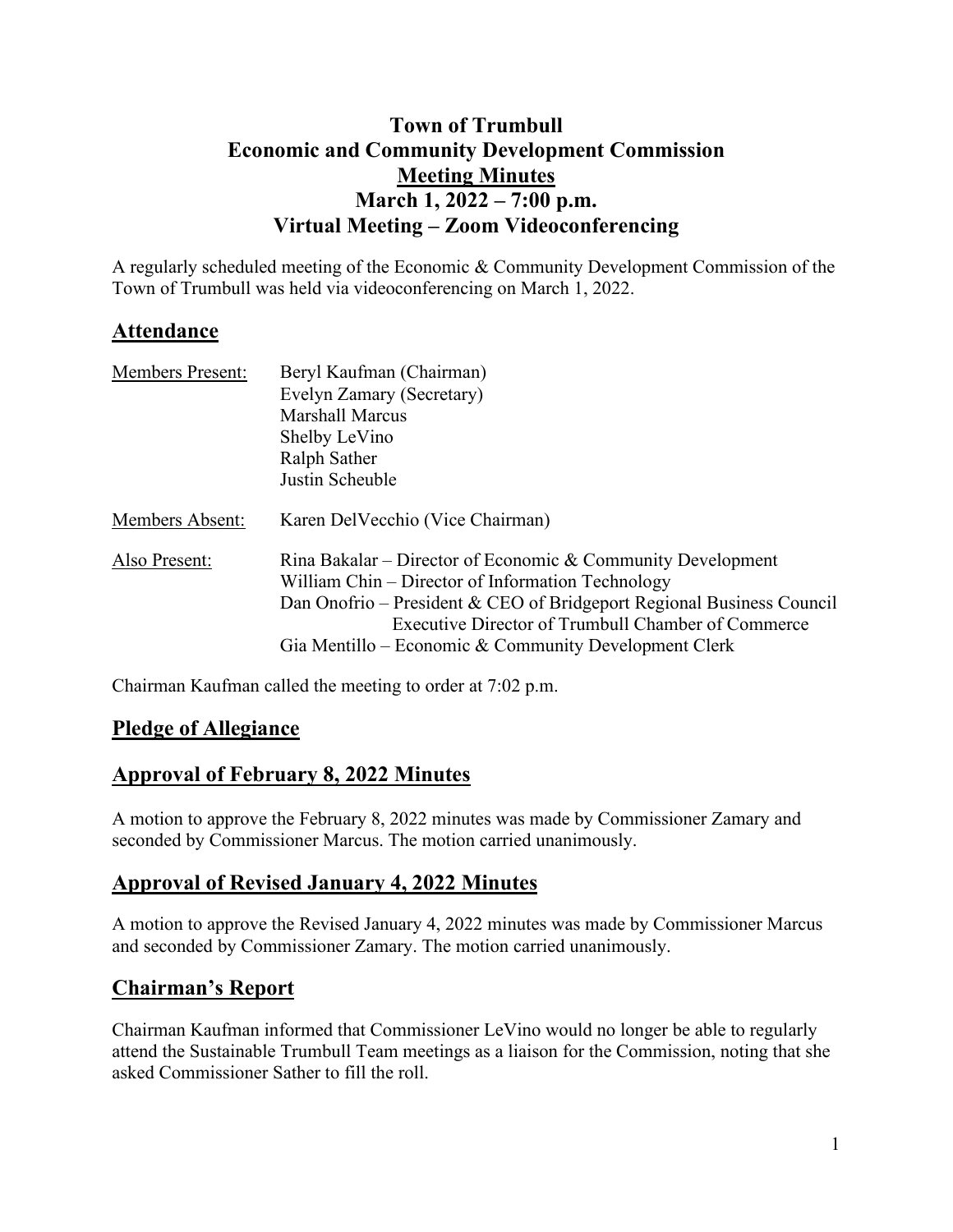Commissioner Sather stated that he would be happy to fill the position if no other commissioners are interested in doing so. He stated that he would prefer to leave the position to another commissioner as he is out of the state for the entirety of the summer and unable to attend those meetings.

Commissioner LeVino informed that the Sustainable Trumbull Team is an action-oriented group heavily involved with the Town and community engagement efforts. Director Bakalar informed that she is currently working closely with the Sustainable Trumbull Team on electric charging infrastructure on for private property locations and the sustainability resource section of the Business Resource Center webpage.

# **Director's Report**

### Business Update:

Director Bakalar informed that F&F Mechanical will be moving their Stamford facilities to 140 Corporate Drive in Trumbull, filling 19,000 square feet of vacant space, with hopes of being fulling operational by this summer. Another new addition to the Trumbull Corporate Park is Studio 35, owned by Trumbull resident Eric Van Stone for which there will be a ribbon cutting event established. The Director noted efforts to connect the business with others throughout town whom she felt could benefit from his facility.

Ms. Bakalar stated that Jiagantic Studios of Shelton is looking to curate an index of potential filming locations for various types of media productions, adding that she is working to connect them with both businesses and residents throughout Trumbull. She noted that a key staff member of the company recently moved into Woodside Trumbull, offering a myriad of compliments for the facility, and is looking forward to engaging the community.

#### Planning and Community Development Update:

The Director informed that the property owners of 7180 and 7192 Main Street (7182 Main Street LLC & 7192 Main Street LLC) received approval from the Planning and Zoning Commission (PZC) on February  $16<sup>th</sup>$  for a text amendment to the BC Zone regulations for the area. The owners will be working closely with both the Town of Trumbull and Monroe to complete a site plan to be presented to PZC at a later date.

Furthermore, the Special Permit / Site Plan application for 49 Daniels Farms Road for the adaptive reuse and preservation of historic structures on-site to form a multifamily residential community with 11 one-bedroom apartment units in two buildings and one single-family home was approved at the February PZC meeting. Director Bakalar praised the presentation of the application and offered compliments to the presenter who was highly professional, well-versed on the topic, and eloquent in her demonstration.

Commissioner Sather voiced concerns regarding the traffic implications of the various projects occurring in or around Trumbull Center and questioned if there has been any inquiry into the holistic, long-term impact to the area. Director Bakalar informed that each project is required to conduct a traffic study and include the subsequent traffic report with their Special Permit / Site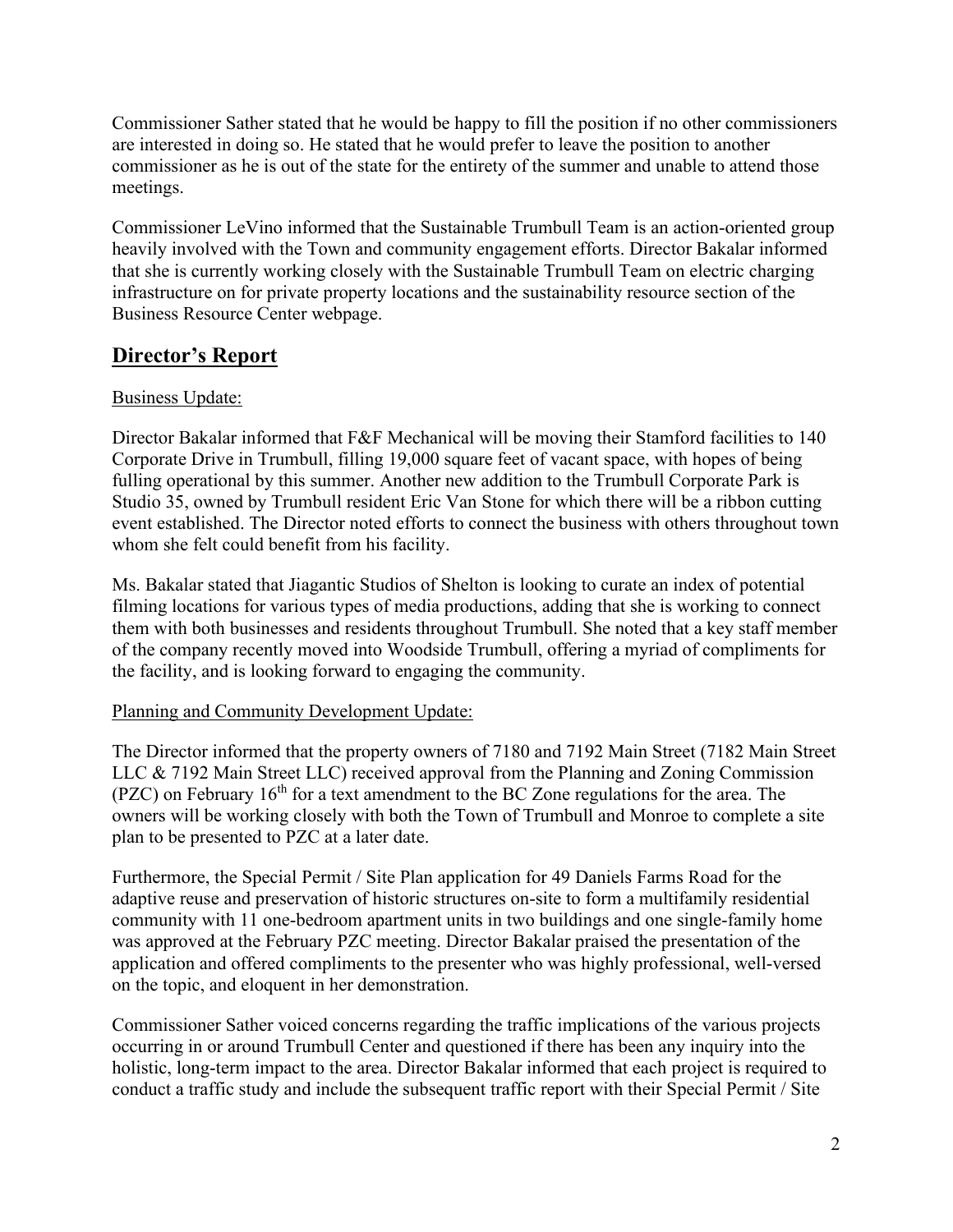Plan applications to PZC. She also cited two (2) instances where there has been a more holistic analysis of the area: the upcoming Trumbull Center Corridor Study (to be presented to PZC on March  $16<sup>th</sup>$ ) and the previous Route 25 and Route 111 Study. Commissioner Marcus informed that PZC is obligated to consider each application on an individual basis and is prohibited from taking holistic look at the area unless the Town establishes a prevailing regulation or initiative.

Furthermore, the CT DOT recently approved the traffic signal improvements and changes to the Pequonnock River Trail crossing on Route 111 near the Fitness Edge Plaza for which the advertisement for the notice to bid is imminent. Commissioner LeVino asked if work on the light is still projected to commence in summer of 2022. Director Bakalar informed that that was yet to be determined as there are ongoing supply chain issues but noted that the project will be a major safety and functionality improvement to the area.

#### Event Update:

The Director informed the Commission of several upcoming events. There are ribbon cutting events scheduled for Jeff Works at the Hawley Lane Mall on March 16<sup>th</sup> at 3:00pm and the Next Chapter Bookstore on March 23rd at 10:00am (though the facility will have a soft opening on March  $7<sup>th</sup>$ ). There will also be a virtual staffing resource event on March 31<sup>st</sup> at 1:00pm for local businesses, for which a planning team has been established. Director Bakalar invited ECDC members to join said meeting and requested that Dan Onofrio help to spread awareness for the event. There are also ongoing planning efforts to conduct a home-based business event in the Jeff Works space for May of this year.

There was a recent article in both the CT Post and Trumbull Times on the home based business Pure by Shasha which the Director stated to be an excelled example of how home based businesses can be a vital part of our community.

Chairman Kaufman asked if the Town maintains a list of home based business. Commissioner Marcus informed that the Tax Collector's office may have some information on home based businesses. Ms. Bakalar confirmed that she develops her list from the Trade Certificates that are filed for these businesses.

#### Grant Update

Director Bakalar stated that there is a significant increase in grant opportunities to come, thanking George Estrada and his staff for their ongoing efforts to identify needs within the town as well as the BRBC and METROCOG for their support.

The Director informed that the Town is still working through the contracting process for the upcoming mall planning study thought she is hopeful it will go out to bid in the coming weeks. She and First Selectman Tesoro met with AdvanceCT, whom the Governor has charged with business recruitment and retention for the State, in an effort to leverage their resources and know-how for the study.

Dan Onofrio thanked the Commission for having him and introduced himself as the president of the Bridgeport Regional Business Council (BRBC). He informed that he and the BRBC are keeping a close eye on goings on at the State and local levels in an effort to garner feedback and